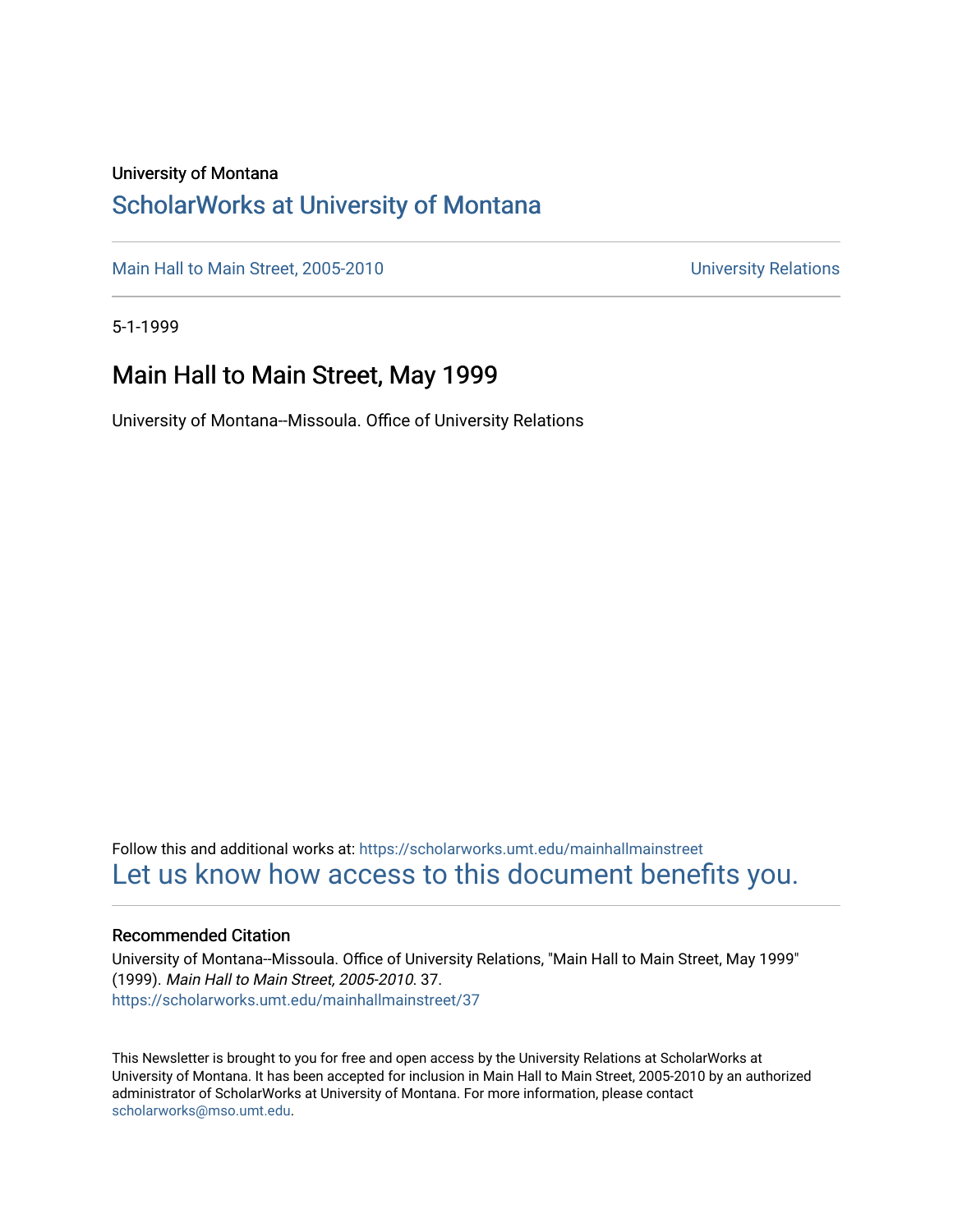

 $144$ me

Vol. 5, No. 5 Connecting Campus and Community\_\_\_\_\_\_\_\_\_\_\_\_\_\_ May 1999

# Pharmacy student helps build new building between classes

he past school year has been an interesting time for University of Montana pharmacy student Keith Persicke. Between classesthe senior helped construct the new \$ 10.4 million addition to UM's Pharmacy/Psychology Building— a structure he likely will be taking classes in next January

Persicke works for Anderson's Masonry Commercial Construction of Kalispell, the company that laid the bricks for the multistory addition between November 1998 and April 1999. In between his classes which have nameslike pharmaceutics, pharmacy law, and applied anatomy and physiology — he would don a hard hat, dust mask, goggles and ear plugs and help get the building off the ground.

The future pharmacist did little actual bricklaying — that job is reserved for the full-fledged masons — but he did tasks such as build scaffolding, mix mud, operate forklifts and cut bricks.

"I'm called a hodcarrierormason tender," Persicke said. "Working on campuslike this wasreal convenient forme. But <sup>I</sup> would have to shower before heading back to class.

A 1994 graduate of Missoula's Loyola-Sacred Heart High School, he landed a job with Anderson's Masonry right after graduation, and he has worked stints with the company ever since. Persicke has worked on a variety of UM construction projects, including the Gallagher Building, Pantzer Hall and the basement of the Lodge. He also has assisted with construction at Montana State University-Bozeman, and his employer has whisked him away forjobs to points as far-flung as Babb, Hamilton, and Spokane, Wash.

The best part of this job is traveling and the summer, because it's a nice break from



**Keith Persicke helped build the new Skaggs Building.**

the books," Persicke said. "But by the end of summer you realize the value of a good education, and it's nice to get back to UM. It's <sup>a</sup> nice contrast." *\_Cary Sbim'k*

# Philanthropist Skaggs receives honorary doctorate

E Sam" Skaggs Jr. received the<br>May Commencement ceremonies.<br>LIM President George Dennison Intrepreneur and philanthropist L.S. "Sam" SkaggsJr. received the University's highest honor during

UM President George Dennison conferred an honorary Doctor of

Science degree on Skaggs, who is known for his contributions to biomedical research nationwide and pharmacy education in the West. He also has demonstrated a longstanding



**Sam Skaggs**

commitment to providing scholarships for minority students attending Western universities.

Skaggs retired in 1995 as chairman of American Stores Co., one of the nation's largest pharmacy chains. Before rising to the top of the family-owned business in 1962, he worked at Skaggs pharmacies in Billings and Great Falls.

"Sam Skaggs has set a wonderful example of support for higher education," Dennison said. "Not only has he contributed funds to assist in the construction of facilities, but he also has helped colleges and universities open new opportunities to students from groups and places typically not well represented in the health professions."

In 1996 Skaggs and his wife, Aline, made one of the largest gifts ever for medical research — \$100 million to San Diego's Scripps Research Institute to establish the Skaggs Institute for Chemical Biology.

Pharmacy buildings at the universities of Arizona, Colorado and Utah bear his family name and pay tribute to his support. UM has joined that list, naming the pharmacy and physical therapy

addition now under construction in honor of its chief benefactor. The 70,000-square-foot addition, scheduled for completion next fall, will provide much-needed space for research labs and classrooms for programs within UM's School of Pharmacy and Allied Health Sciences. Skaggs' philanthropic organization, the Salt Lake City-based ALSAM Foundation, contributed \$5.7 million to the \$10.4 million project. The philanthropist also helped secure a \$2.5 million gift from American Stores Co.

"Mr. Skaggs has made available the tools to assist faculty in providing UM students with outstanding educational experiences in the entry-level and graduate programs, both in pharmacy and physical therapy," said Dave Forbes, the school's dean. "Additionally, the new large lecture hall will be used by the entire campus and will add immeasurably to the utility of the entire lecture hall complex."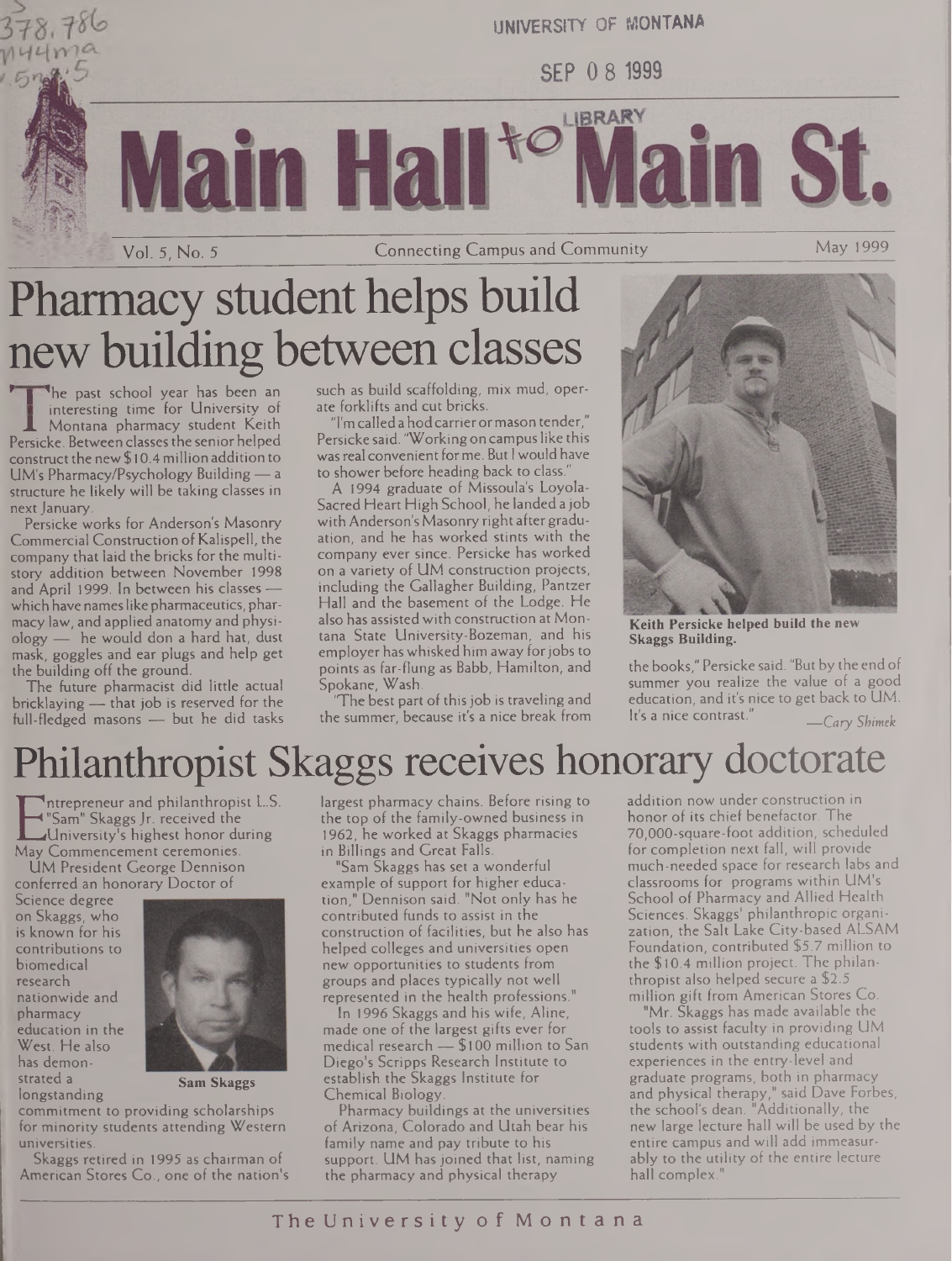#### UM students claim three prestigious Udall Scholarships

**Three UM students are** among 75 undergraduate sophomores and juniors from 42 states to receive prestigious Morris K. Udall Scholarships.

Nicholas Kujawa of Butte, Bethany Poulin of Hollis, N.H., and Annette Soup of Cardston, Alberta, were chosen to become Udall Scholars by the Morris K. Udall Foundation. They were nominated for the award by UM faculty.

The one-year scholarships will cover the cost of tuition, fees, books and room and board, up to a maximum of \$5,000.

With three Udall Scholars this year, UM is second only to Kansas State University, which had four.

Udall Scholars are chosen on the basis of excellent academic records and a commitment to fields related to the environment, health care or tribal public policy.

Kujawa is majoring in physics and philosophy, Poulin is in biology and Soup majors in psychology and pre-physical therapy. All three students are juniors.

The Udall Foundation was established by Congress in 1992 to honor Congressman Morris King Udall and his legacy of public service.

## Baker Grants: Financial aid program'<sup>s</sup> name changed to honor former higher education leader

The name of relatively fiew<br>financial aid grants for<br>changed to honor the memory of a<br>former state commissioner of higher he name of relatively new financial aid grants for Montana students has been changed to honor the memory of a education.

The Montana Tuition Assistance Program (MTAP) offers grants to lowor middle-income students who often must work while attending school because they don't qualify for federal Pell Grants.

The state Board of Regents decided to change the name of MTAP grants to Baker Grants in honor of Jeffrey Baker, who died March 22 of lung cancer. Baker, who was 57, served as Montana commissionerofhighereducation from 1993 to 1996. Up until days before his death he was serving as the eighth president of Iowa's Luther College.

Baker was instrumental in starting MTAP. In 1995 he created a task force to investigate how to make higher education more affordable for the average Montana student. Task force chairman Mick Hanson, director of financial aid at UM, said, "Baker was the man who gave us the vision, authority and freedom to think outside the box. The 14 task force members collectively came up with some unique ideas, and MTAP was one of the results."

The first MTAP grants were distributed to qualifying Montana students during the 1998-99 academic year. UM gave 200 grants.



**Former Montana Commissioner of Higher Education JeffBaker.**

The Legislature recently appropriated \$3 million to fund Baker Grants for the next biennium. Financial aid departments will decide howto distribute the grants without any additional requests from students. The grants are normally for \$500 or less. Hanson said the large increase in state appropriation will allow financial aid administrators to expand the scope of Baker Grants to many more students. UM's four campuses funded the program last year primarily through a one-time distribution of \$100,000 in excess interest earnings.

#### Sidney accountant named business school outstanding alum

The state's oldest practicing certified public accountant received the Outstanding Alumnus Award from the School of Business Administration earlier this month.

Hu Williamson, 76, owner of a Sidney accounting firm, was presented the award during the business school's 52nd Annual Scholarship Awards Banquet. Williamson also was the keynote speaker at the event, regaling students with tales of what it was like starting a business 50 years ago.

Williamson graduated from Missoula County High School in 1940 and from UM in 1948. Between those two dates he servedinWorldWarII as an airplane navigator, flying cargo to the South Pacific and ferrying aircraft to the European Theater.

AfterfinishinghisUM studies, hestarted his career with the firm of Jacobson, Jentz and Rector in St. Paul, Minn. In 1949 he movedtoSidneytoopenhisown accounting firm, which is now called Hu Williamson, P.C., A Professional Corporation.

Over the years Williamson has been extremely active in his local community, serving on the Sidney School Board and the Sidney Chamber of Commerce board and directing the Richland County Economic Development Corp. He also was a charter member of the Sidney Jaycees and was elected its first president in 1955. In addition, he helped form the Sidney Elks Lodge in 1949, acting as its first secretary for many years.

Williamson also has been instrumental in the formation of several charitable foundations in Sidney, and he currently serves on boards for the Svarre Foundation and the Dayton Foundation, which were formed to award scholarships to students in need. While volunteering to direct these foundations, he has generously donated time, money and energy. He also has served for years on the board of Richland Opportunities Inc., an organization devoted to helping people with disabilities. Williamson also hasraisedsubstantial funds



**Accountant Hu Williamson (left) accepts the 1999 Outstanding Alumnus Award from Larry Gianchetta, dean ofthe School ofBusiness Administration.**

for the St. Coletta School of Jefferson, Wis., a school for the disadvantaged and people with disabilities.

Williamson has been a vocal supporter of and contributor to UM, and he was a charter member of UM's Council of 50.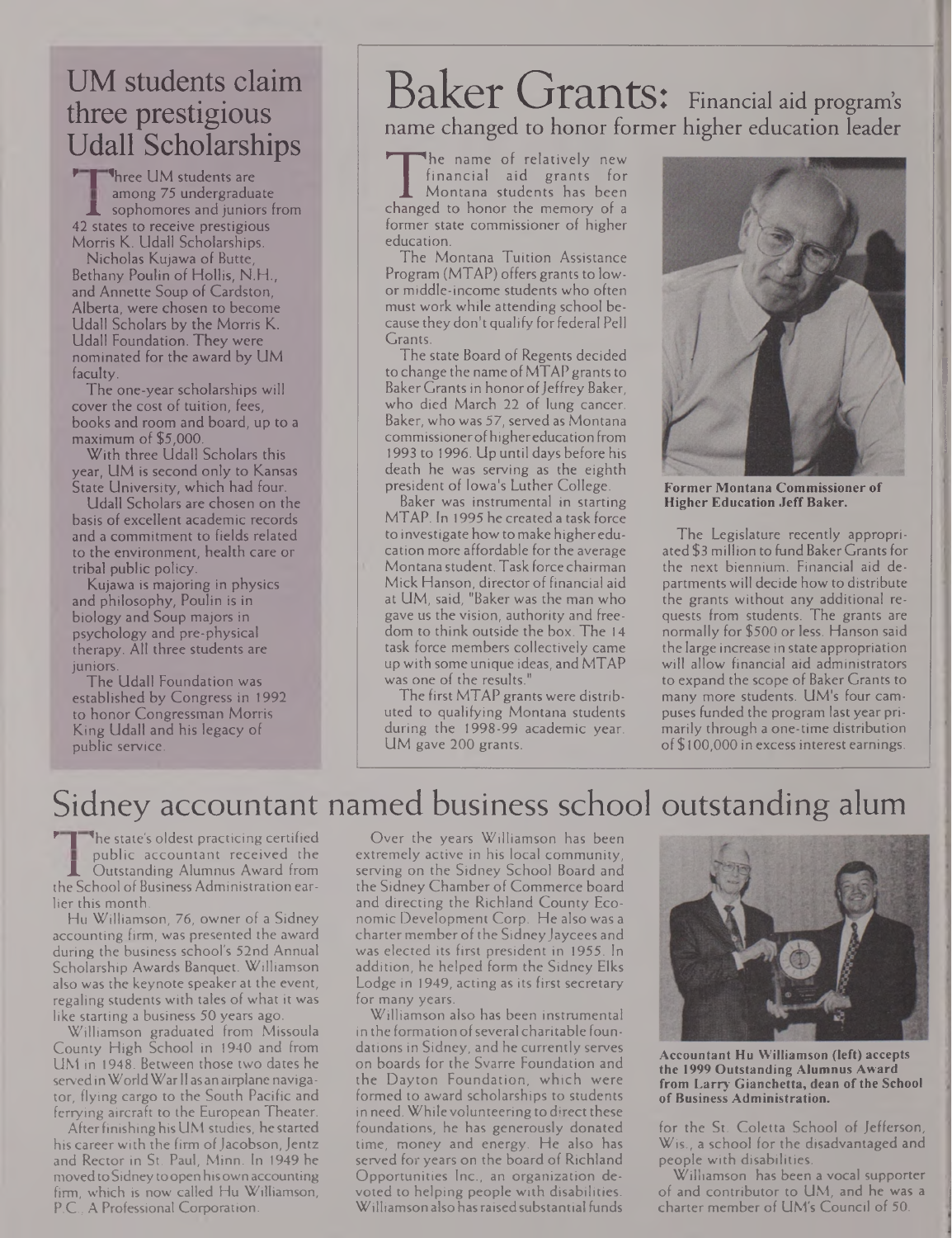

**Resounding Support—**Thanks to its loyal supporters, Montana Public Radio surmounted the seemingly unsurmountable \$315,000 goal for its annual pledge drive, held April 17-24. The grand total soared to more than \$324,000. Dogs won the ever-popular Pet Wars this year.

**Continued Funding—**Promoting Excellence in End-of-Life Care, a year-old national program based at UM, has received a \$799,904 grant from its parent organization, The Robert Wood Johnson Foundation. The program, directed by UM Research Professor Ira Byock, M.D., is one of the first and largest to offer financial and technical support for projects around the country to demonstrate innovative, comprehensive end-of-life care in various systems and settings. In its first year the program supported 22 projects ranging from very rural to very urban. Among them is a project in 32 native villages in Alaska, which are accessible only by air.

**West Rotunda—**The University Theatre's new rotunda was named for Alfred and Loralee West of Paoli, Pa., during a dedication ceremony in early May. The Wests gave \$200,000 to UM in 1997 for renovation of the theater. Another \$300,000 from the Wests paved the way for developing the School of Fine Arts' Master of Media Arts degree program, which graduated its first two students during UM's May 15 Commencement ceremonies. West Rotunda is a popular spot for receptions and other special events.

**Giving Back—**Various Greek fraternities and sororities received kudos at a recent Greek Awards Banquet on campus. Phi Gamma Delta fraternity and Kappa Alpha Theta sorority received the Kliber Philanthropy Award for raising money and volunteering time to organizations such as Big Brothers and Big Sisters, the American Red Cross and Special Olympics. Phi Gamma Delta fraternity and Delta Delta Delta sorority won the Campus Involvement Award for their members' outstanding interaction with campus organizations. Spring semester scholastic awards went to Alpha Tau Omega fraternity and Kappa Alpha Theta sorority. Sigma Nu fraternity and Delta Gamma sorority received the awards for fall semester.



**History Associate Professor Mehrdad Kia.**

**Top Teacher—**Students who have never taken a class from Mehrdad Kia are missing out, judging from the teaching accolades the associate professor of history has collected over the past two years. Kia is among the most-decorated UM faculty members in history, after receiving two awards at this year's Faculty/ Staff Awards Reception. Silent Sentinel, a senior honorary society, chose Kia to receive its coveted Most Inspirational Teacher of the Year Award. He also received this year's Tom Boone Town and Gown Award for campus and community involvement. Now he's won every teaching honor UM has to bestow. Kia won the 1997 Distinguished Teaching Award and has been named professor of the month by two student groups. Kia's work with the local school district and his participation in the inaugural Community Lecture Series earned him the prestigious Tom Boone Town and Gown Award.

**Appealing Site—**A three-judge panel of the U.S. 9th Circuit Court of Appeals was on campus May 7 to hear four cases in the Law Building's Castles Center. This was the second year that the judges have convened court at UM. Circuit Judges Harry Pregerson and A. Wallace Tashima of Los Angeles and Sidney R. Thomas of Billings heard three civil appeals and one habeas corpus case in the morning, then stayed for a legal seminar at the School of Law that afternoon. Thomas is a graduate of UM's law school.

**Top Stories—**For the second year running, KUFM news director Sally Mauk received a regional Edward R. Murrow Award for excellence in electronic journalism from the Radio and Television News Directors Association. She won the award for a series of reports on wolves in Yellowstone National Park. As a regional winner, Mauk qualifies as a candidate for the national Murrow award. The national winner will be announced in June.

**New Deans—**UM has named three new academic deans, after a yearlong, national search. Longtime UM German Professor Gerald Fetz is the dean of the Davidson Honors College, a position he has held on an interim basis during the 1998-99 academic year. Jerry E. Brown, professor and journalism department head at Alabama's Auburn University, is the new dean of the School of Journalism. Shirley Howell, currently associate dean of the College of Performing and Visual Arts at the University of Northern Colorado, is dean of the School of Fine Arts. Brown and Howell will assume their new positions this summer.

**Quiz Bowl Champ—**UM freshman Carl Beatty beat out students from Stanford University and the University of California, Berkeley, to earn the top score at a Quiz Bowl Tournament last month at the University of Washington. Quiz Bowl, a fast-paced question-and-answer competition similar to College Bowl, tests students' knowledge of history, science, literature and other fields. UM's team was sponsored by the University Center, Davidson Honors College and the President's Office.

**Honors Institute—**The 1999 K.R. Schwanke Honors Institute will open June 20 on campus with three UM faculty members teaching their specialties to classes of top-notch high school juniors and seniors. The two-week program offers three courses: Lights, Optics and Lasers, Approaches to Film, and Critical Reading and Writing. Students will take one course, which will earn them two semester college credits if completed successfully. Scholarships are available for tuition and on-campus housing. For more information, call the Davidson Honors College at (406) 243-6140. The application deadline is June 7.